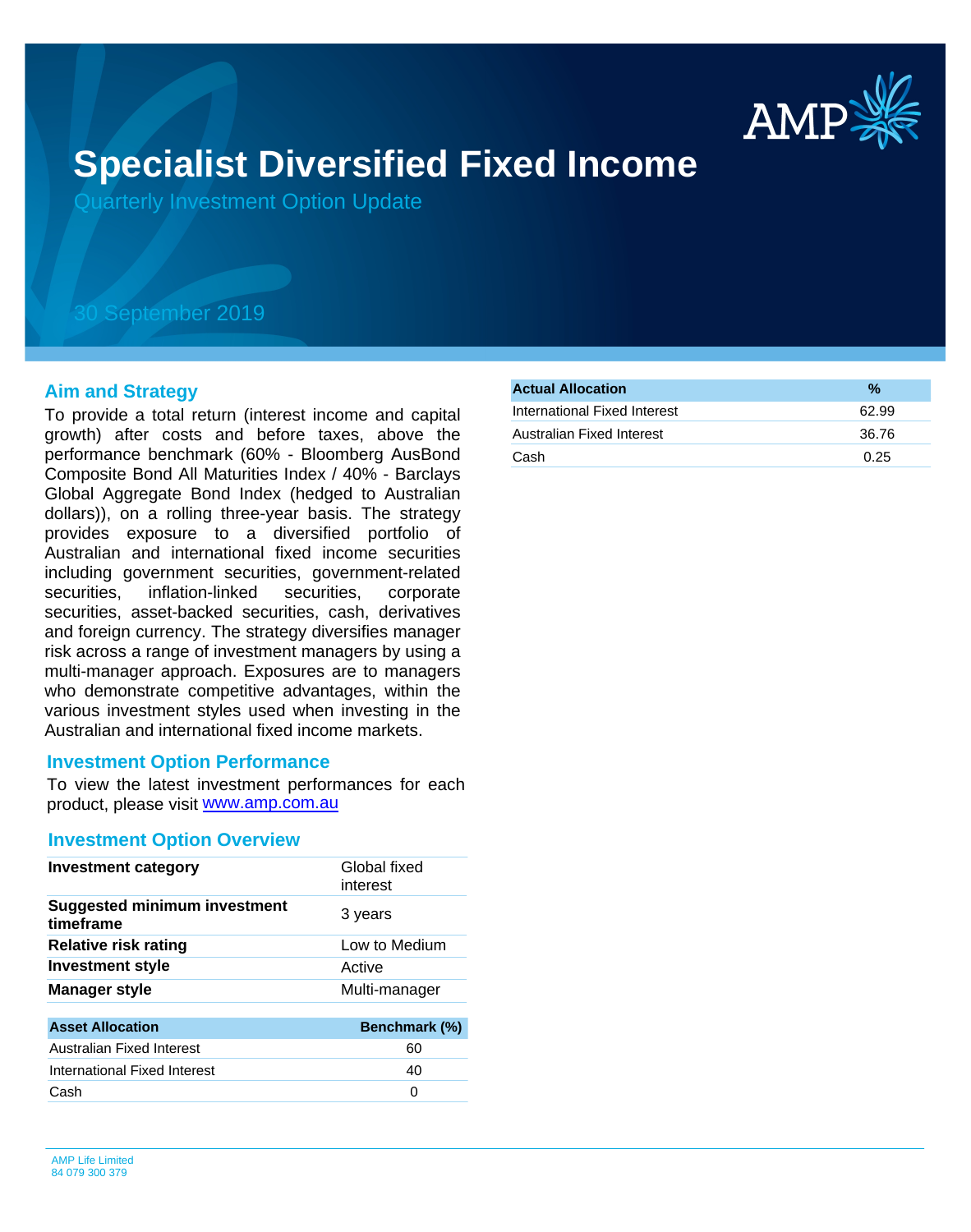### **Fund Performance**

The Fund posted a positive return (before fees) for the September quarter but underperformed the benchmark. All the underlying managers produced positive absolute returns and three outperformed their respective benchmarks.

Within the Australian bonds sector, **AMP Capital** outperformed its benchmark. Credit positioning was the main driver of performance, with both the excess carry earned on credit securities held and credit spread movements contributing to returns. Interest rate management also benefited performance, as the contribution from duration management more than offset the impact of yield curve positioning. At the sector level, overweight exposures to securitised product, diversified financials and banks were the main contributors to performance. An underweight exposure to supranationals was the only detractor.

**AB** outperformed its cash benchmark. Sector and security selection benefited performance, reflecting contributions from selection within European Treasuries and investment-grade corporates in Europe and the US. Country allocation and yield curve positioning also contributed to returns, reflecting the positive impact of positioning in the US. Currency allocation detracted from performance, reflecting the negative impact of an underweight position in the US dollar.

**Schroders** outperformed its benchmark. Interest rate positioning contributed to performance over the quarter, notwithstanding a modest detraction from a long duration position in September. A long allocation to Australian investment grade credit and an effective short position in US high yield securities enabled the portfolio to earn extra income versus the benchmark.

**PIMCO** underperformed its benchmark. An overweight duration position in the US detracted from performance, although this was partially offset by overweight exposures to Italy and Australia. Allocations to inflation-linked securities detracted as breakevens narrowed in response to ongoing global trade tensions, while an overweight allocation to securitised assets and credit spread tightening were positive contributors. Long currency exposure to the emerging markets detracted from performance, more than offsetting the contribution from a long position in the Japanese yen.

### **Market Review**

Global government bond markets rallied into the widely anticipated move by the US Federal Reserve to ease monetary policy following its meeting on 31 July and picked up momentum during August as an escalation of the US-China trade dispute eroded investor confidence in global economic growth prospects. In September, bond yields initially moved higher amid indications that the US economy continues to create new jobs, however yields subsequently retraced part of their rise after drone attacks on Saudi Arabian oil facilities saw the return of 'risk off' sentiment and the US Federal Reserve announced further monetary easing. Monetary policy similarly dominated news flow in the domestic bond market. After lowering the official cash rate in early July, the Reserve Bank of Australia maintained an unchanged monetary policy stance in August. However, it left the door open for further easing, which duly occurred with a further 0.25% rate reduction post the quarter end. Global credit markets rallied strongly early in the quarter, as central banks provided monetary policy support, while reasonable US corporates' earnings results overall also boosted markets. Geopolitical influences dominated credit markets in September, with the US-China trade dispute being a key theme.

### **Outlook**

Very low sovereign bond yields point to a low medium-term return potential from global sovereign fixed interest. However, with a generally benign inflationary environment, an unresolved US-China trade dispute causing a flight to safety, and a general bias from central banks towards more accommodative stances; any upward pressure on bond yields is now likely to be subdued for the time being. Lower bond yields may persist, at least until the global economic environment shows signs of improved sentiment, momentum and visibility.

Low Australian sovereign bond yields point to a low medium-term return potential from Australian sovereign fixed interest. But with benign inflation, ongoing geopolitical risks, and the Reserve Bank of Australia's easing bias, against a backdrop of soft growth, any upwards pressure on bond yields is likely to be subdued for the time being. Lower bond yields may persist, at least until the global and Australian economic environment shows signs of improved sentiment, momentum and visibility.